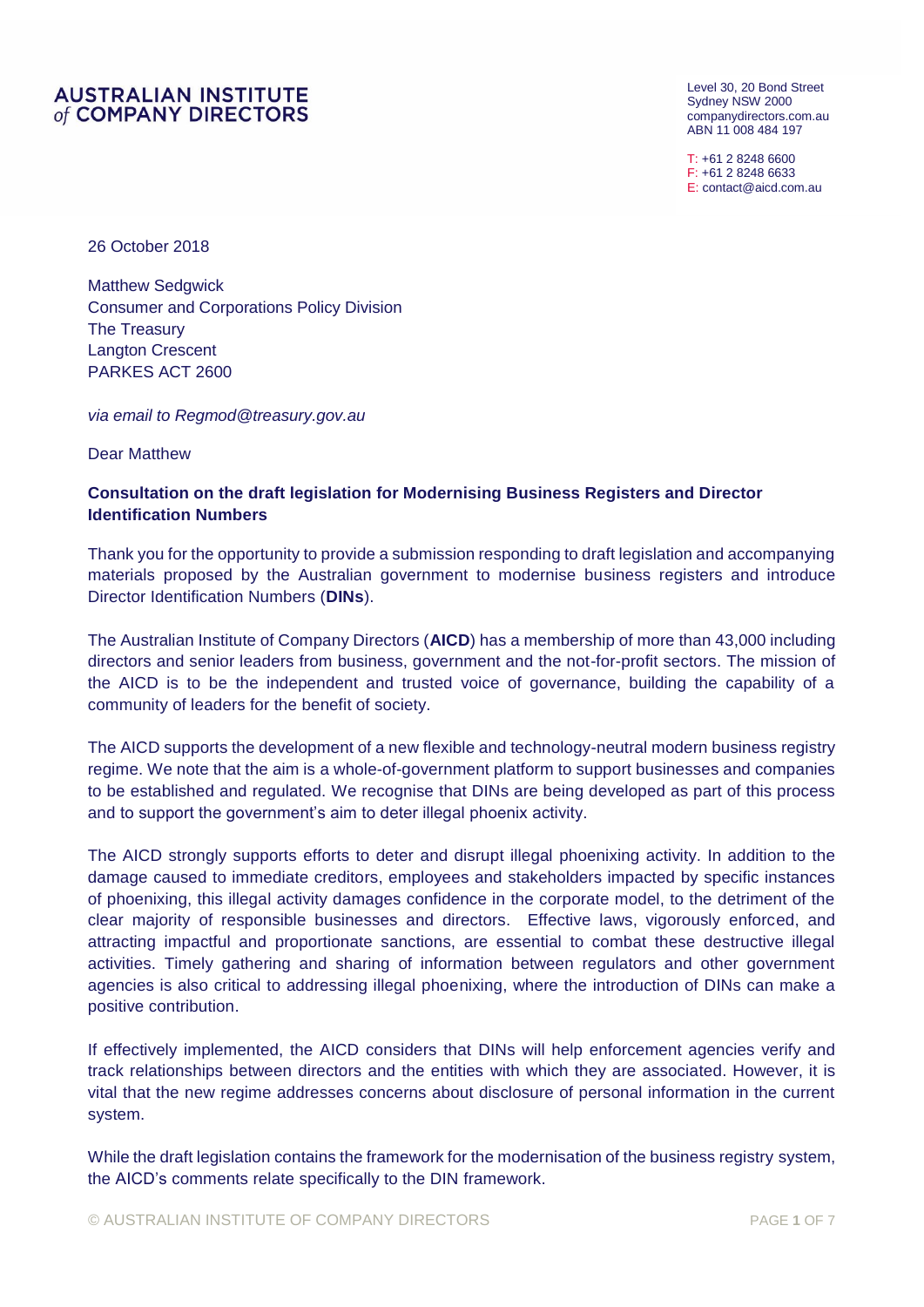# **1. Executive summary**

The AICD is broadly supportive of the proposed framework for the implementation of DINs. We consider this legislation an important step in improving the accountability of directors to assist with the detection of fraudulent phoenix activity.

We have identified a number of opportunities for improvement, discussed below.

We note that the draft legislation provides a high-level framework, with the vital detail of security and personal information required to be provided, held and disclosed to be moved from the *Corporations Act* 2001 and dealt with through disallowable instruments.

The AICD has concerns about this approach, given the importance of ensuring data integrity and addressing the privacy of personal information displayed on current registers. It is vital that there is effective consultation on these arrangements with all impacted parties, such as directors and other officers.

The AICD does not support the proposal for the defendant to carry the evidential burden of proving the defences that exist in relation to the obligation for a director to apply for a DIN within 28 days of being appointed and the obligation not to apply for additional DINs. We consider that the Registrar is in a far better position, with greater powers, to investigate such matters relating to DIN applications.

Further, while we support the ability for a prospective director to apply for a DIN, we question the rationale for the automatic cancellation of the DIN after a 12-month period of not being appointed as a director. At a minimum, a longer period may be more appropriate.

On the broader issue of DIN implementation, not dealt with specifically in the draft legislation, we note the following important considerations:

- Confidentiality and security of information held internally on the Registrar systems is critical to provide directors with confidence in supplying identity information.
- The introduction of DINs and identity verification processes must be accompanied by the removal of certain personal information from the Australian Companies Register (**ACR**) due to concerns related to issues of privacy, cyber-security, and personal safety. These concerns include the real risk of identity theft because of criminals being able to publicly access the register for little cost.
- We consider it important that the DIN information is complete and accurate and includes registered charities as such information is not currently updated on the ACR.

## **2. Obligations on directors and relevant penalties**

The AICD supports the four obligations included in the draft legislation in respect of DINs, being:

- Directors must apply for a DIN within 28 days of being appointed as a director;
- Directors must apply for a DIN within 28 days of being directed to by the Registrar;
- A person must not knowingly apply for multiple DINs; and
- A person must not misrepresent a DIN to a government or registered body.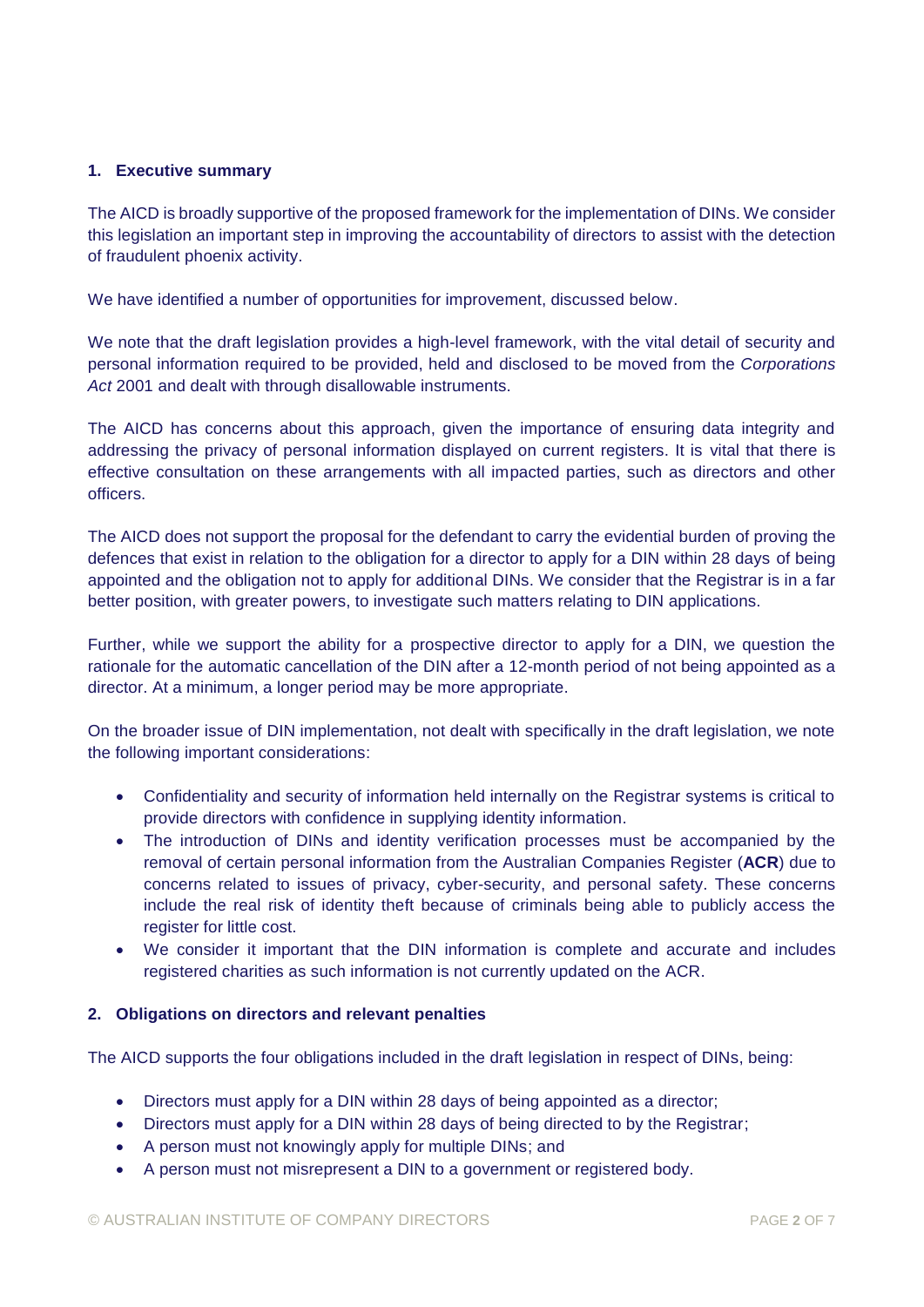We also support the applicable penalties, which allow for different tiers of penalty depending upon the severity of the breach. In principle, we support extending the civil penalty regime to the new obligations.

We note that the Explanatory Memorandum states that the fact that a contravention of each obligation is both a civil penalty provision and an offence 'allows the regulator or prosecutor to take a proportional approach to the enforcement of the new regime' and concur.

While the AICD has expressed concern about the expansion of the infringement notice regime in other proposals<sup>1</sup>, given the nature of the first two obligations, we consider that it is appropriate for the regulator to have discretion to issue an infringement notice for a breach. We consider this consistent with the Attorney-General's Department *Guide to Framing Commonwealth Offences, Infringement Notices and Enforcement Powers* which states that:

*'An infringement notice scheme may be employed for relatively minor offences, where a high volume of contraventions is expected, and where a penalty must be imposed immediately to be effective.'*

To support compliance with the obligations during the early phases of its implementation and noting the significant change in obligations regarding director registration proposed, the AICD strongly recommends that the government and Registrar commit to a comprehensive director and community communication and education program. Given the estimated 2.7 million company directors on the ASIC register, we anticipate that communication efforts will involve an extensive media campaign as well as targeted efforts with relevant member bodies (including the AICD and Governance Institute of Australia, and more broadly industry bodies with wide reach in different sectors of the economy, including small business) and intermediaries. It may be necessary to write repeatedly to directors given, for many individuals, being a director may not be their primary occupation.

In relation to the proposed offences, however, the AICD does not support the defendant carrying an evidential burden in relation to:

- the defences that exist in relation to the obligation for the director to apply for a DIN within 28 days of being appointed (i.e., that the director has not applied for a DIN within the relevant timeframe or that the director was appointed without their knowledge); and
- the defence that exists in relation to the obligation not to apply for additional DINs (i.e., that the Registrar directed the person to make the application).

The Explanatory Memorandum states that the evidential burden is reversed because the 'subject of the defences is peculiarly within the knowledge of the defendant and is significantly more difficult and costly for the prosecution to disprove than for the defence to establish' (in accordance with the *Guide to Framing Commonwealth Offences, Infringement Notices and Enforcement Powers*).

The AICD does not agree that this principle applies in relation to these defences.

-

<sup>1</sup> AICD submission on Reforms to strengthen penalties for corporate and financial sector misconduct dated 23 October 2018 https://aicd.companydirectors.com.au/advocacy/policy/reforms-to-strengthen-penalties-for-corporate-and-financial-sector-misconduct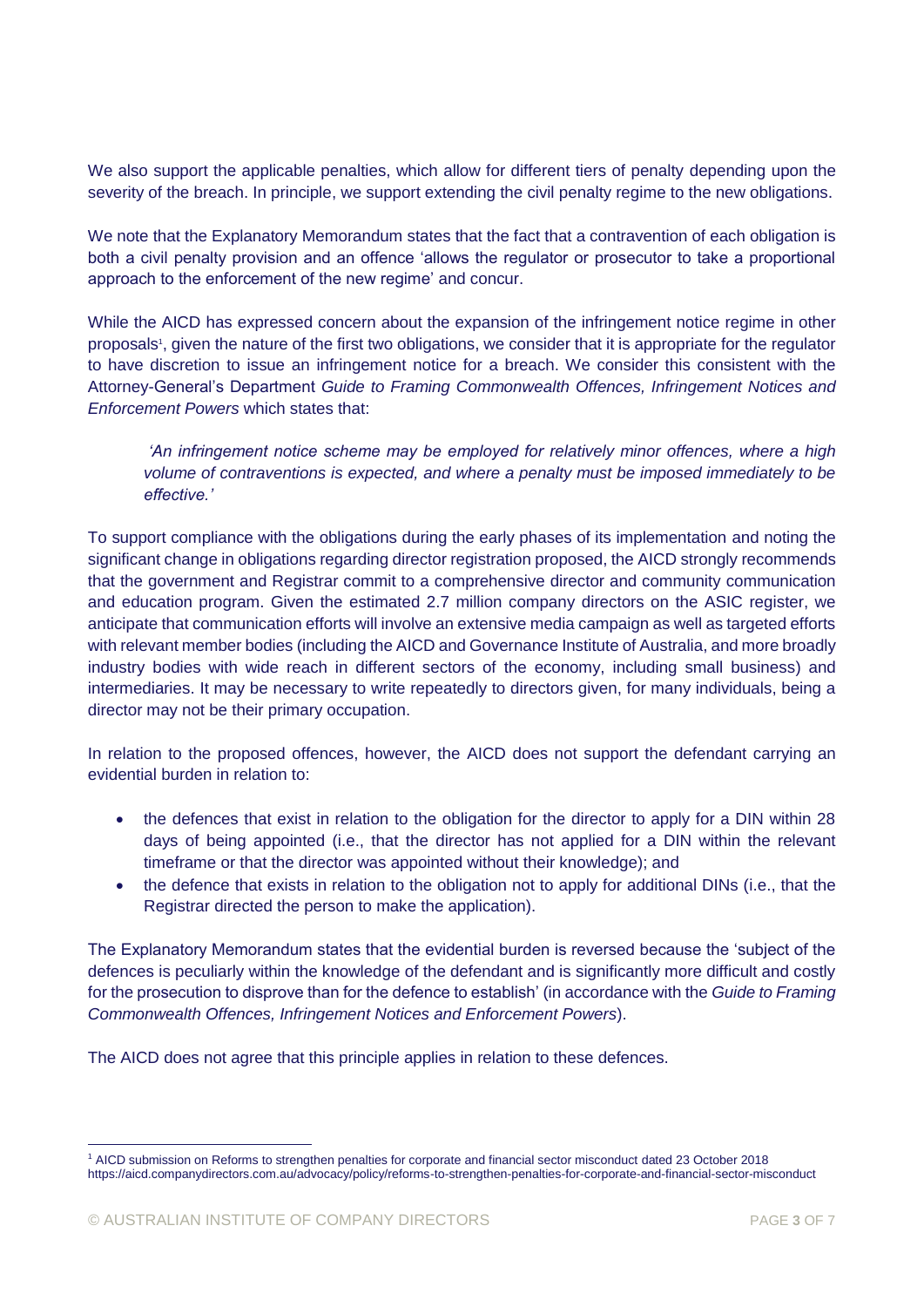In circumstances where the director makes representations to ASIC that they applied for a DIN within the relevant timeframe, or that the Registrar directed them to make an application for a DIN, it will be a straightforward matter for the regulator to address these matters with the Registrar. This is a more appropriate approach than imposing an evidential burden on the director which he or she would then be required to establish in court.

In circumstances where a person alleges that they were appointed without their knowledge, ASIC is in a far better position than that person (who may have no knowledge whatsoever of the relevant circumstances) to investigate those circumstances through its compulsory information gathering powers under the ASIC Act, including the power to require the production of documents or to require disclosure of information.

We accept that a person may falsely allege that they were appointed without their knowledge, but in the context of criminal proceedings and given the risk of unfair punishment, it is more appropriate that the prosecution be put to proof, rather than an innocent person being obliged to discharge an evidential burden when they may not be in a position to effectively do so – particularly noting that the question of whether the evidential burden has been discharged is a question of law for the trial judge.

The AICD's strong view is that the legislature should not lightly depart from the fundamental tenet of criminal law that the prosecution bears the onus of proving all elements of an alleged offence, particularly where proof is neither difficult nor onerous.

# **3. Transition period**

The AICD is supportive in principle of a transition period of 15 months for existing directors to apply for a DIN, provided the implementation process is supported by a comprehensive and funded education and communication program. It will be critical that companies and directors are supported with simple and easy to use processes and effective education and communication on obligations, linked to annual company review procedures.

## **4. Who must obtain a DIN**

The AICD supports the mandatory application of a DIN to directors and alternate directors. Further, we support the ability of prospective directors to apply for a DIN within a designated period.

However, we are concerned that the proposal for automatic cancellation of prospective DINs for individuals who do not become directors within a 12-month period is too short, risking unnecessary administrative and other costs for individuals and government.

We also suggest that the process for prospective directors should differ from existing directors who step down from boards for a period and may subsequently take up new directorships after a period of time (where, we assume, DINs will remain in place while inactive for relevant individuals).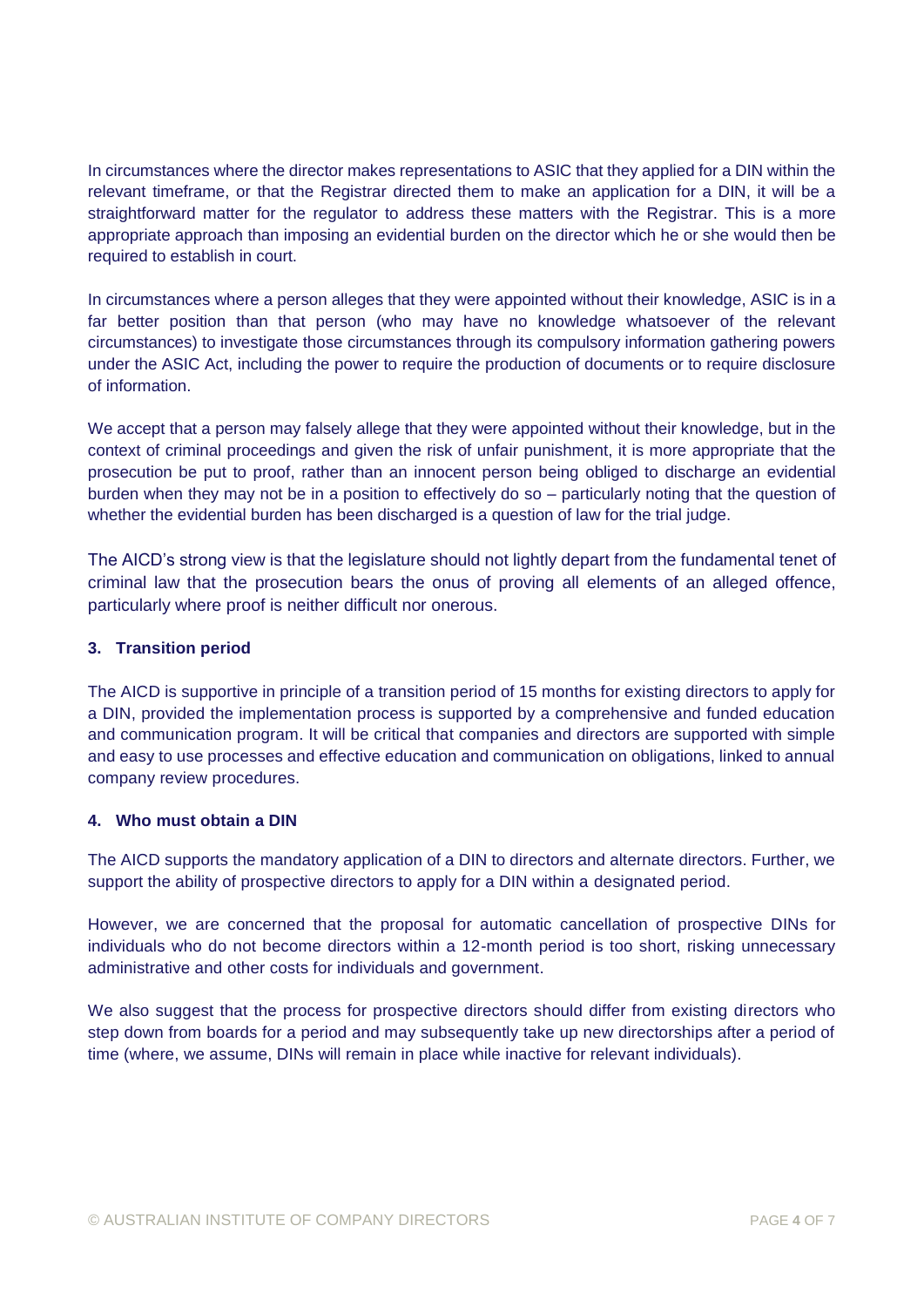## **5. Applicability to registered charities**

We note the applicability of the DIN to registered charities that are registered companies. We fully support this approach as it will ensure the record of directorships for each DIN holder is current, complete and able to be in one place.

Currently, the ASIC register has a flag for those registered charities that are incorporated as limited by guarantee companies indicating that the information on display may not be current and that the user should refer to the ACNC website. This position is not sustainable under a new business register approach and could undermine the objectives of the DIN including to allow more effective tracking of directors and their corporate history and improve data integrity and security.

We do not consider the legislative changes made to date will support this approach since the registered charities retain their existing obligation to only notify the ACNC of the details of each responsible entity (which are considered the directors). Further, for administrative simplicity, we would not want to see legislation that required the notification of responsible entity information to more than one regulator.

We understand that Treasury does not intend, at this stage, to incorporate the ACNC register into the Modernising Business Registers roll-out. Given this, we encourage the Government to develop of a technology solution to transfer responsible entity data from the ACNC register to the Registrar to ensure the information with the Registrar is complete and accurate.

## **6. Structure of the reform**

The draft legislation provides a framework for the introduction of the DIN, with the detail behind the DIN incorporated into data standards and a disclosure framework that will be determined by the Registrar once the Registrar is appointed. The data standards and a disclosure framework will be disallowable instruments.

We have concerns about this approach, the Registrar having the ability to determine critical features of the DIN – such as what information is required to obtain a DIN and the type of information about an individual director that is disclosed publicly. The latter issue is of significant concern to the AICD and directors and is discussed further in point 8 below.

As outlined in the *Legislative Instruments Act* 2003, as disallowable instruments, the Minister must be satisfied as to 'appropriate' consultation. The AICD considers that it is critically important that the data standards and the disclosure framework in relation to DINs are subject to comprehensive consultation, with those most impacted, including having due regard to the Privacy Act 1988 and what private information needs to be made publicly available.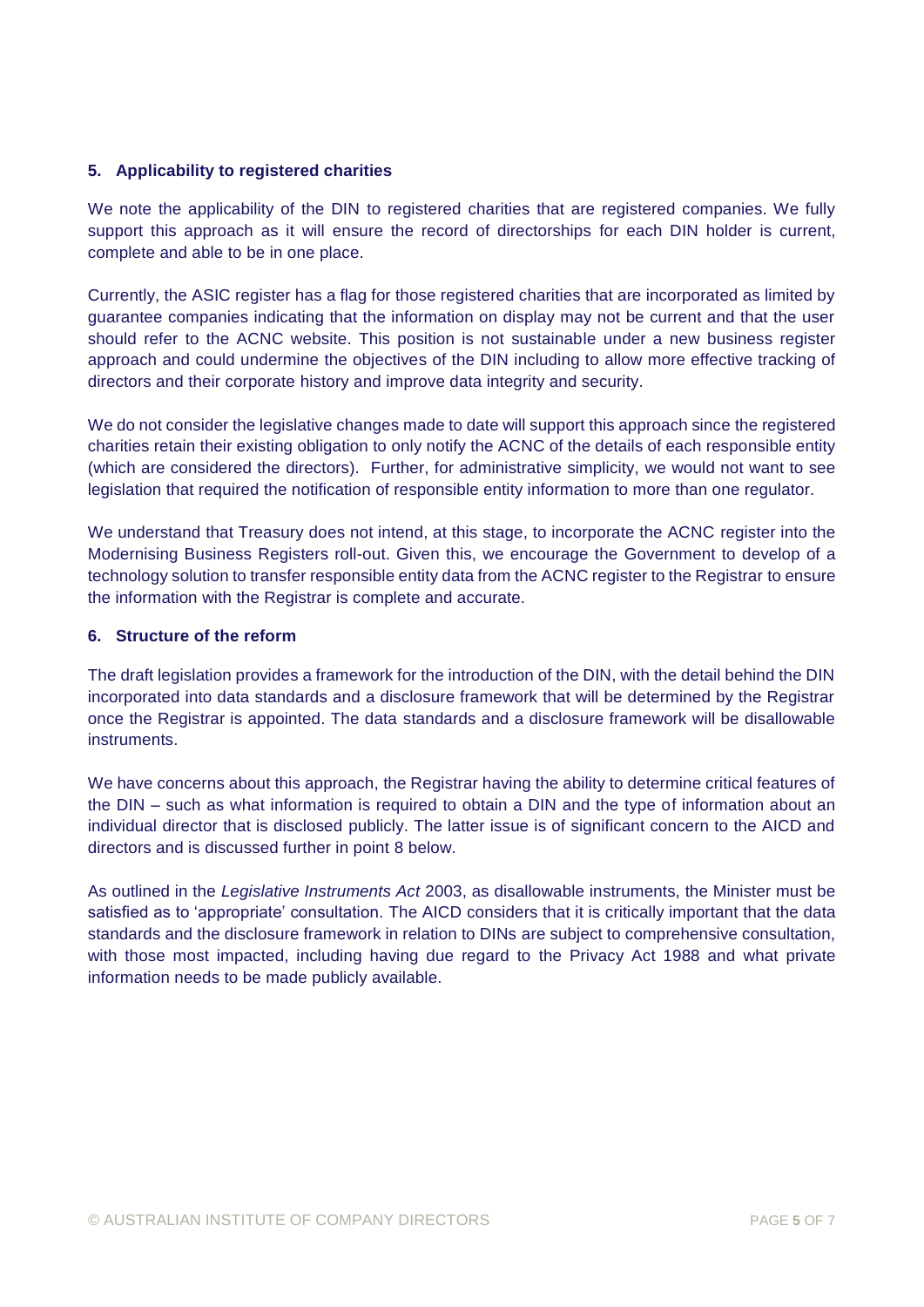## **7. Identity verification processes**

Whilst outside the current draft of the legislation, the AICD supports stronger identity verification processes for directors as part of the DIN application process.

This would provide a valuable (although not comprehensive) safeguard against individuals being registered as directors by third parties without their knowledge or consent, fictitious individuals being registered as directors, as well as fraudulent registrations.

As with any electronic identification system, information confidentiality and security issues will be of paramount importance in implementing the DIN regime. The extent of identity information held internally on the Registrar systems should be strictly limited to that required for regulatory purposes. The security of such identity information is paramount to provide confidence to directors that their information will not be subject to cyber exploitation, a malicious activity to covertly collect information from IT systems.

We recommend that any communication with directors on DINs include robust information on the security (including safeguards and procedures) around identity verification processes and the storage of any data retained by the Registrar. This is crucial given that ASIC estimates that there are currently 2.7 million company directors registered.

## **8. Privacy considerations**

-

Privacy considerations appear to be outside the scope of the current draft of the legislation, as we understand it is the government's intention that this will be dealt with in both the data standards and the disclosure framework.

To facilitate the structure of the reform in this way, the current requirements for personal details of directors and alternate directors contained in section 205B(3) of the *Corporations Act* 2001 requiring name, former name, date and place of birth and address have been removed in the draft legislation. In its place is a reference to the (not yet drafted) data standards

The DIN, a robust form of individual identity verification, will reduce the need for other publicly accessible verification mechanisms (such as the residential address and date of birth which are available on the current register). Our previous submission<sup>2</sup> highlights that Australia is out of step with comparable jurisdictions (such as the United Kingdom and New Zealand) regarding the extent of publicly accessible information on directors and presents further arguments in support of reform to address these concerns.

In our view, it is critical that these issues are addressed in the overall implementation and regulatory environment for DINs and we look forward to further consultation as a priority.

<sup>&</sup>lt;sup>2</sup> AICD submission on Consultation on Modernising Business Registers (including Director Identification Numbers) dated 17 August 201[8 https://aicd.companydirectors.com.au/advocacy/policy/consultation-on-modernising-business-registers](https://aicd.companydirectors.com.au/advocacy/policy/consultation-on-modernising-business-registers)